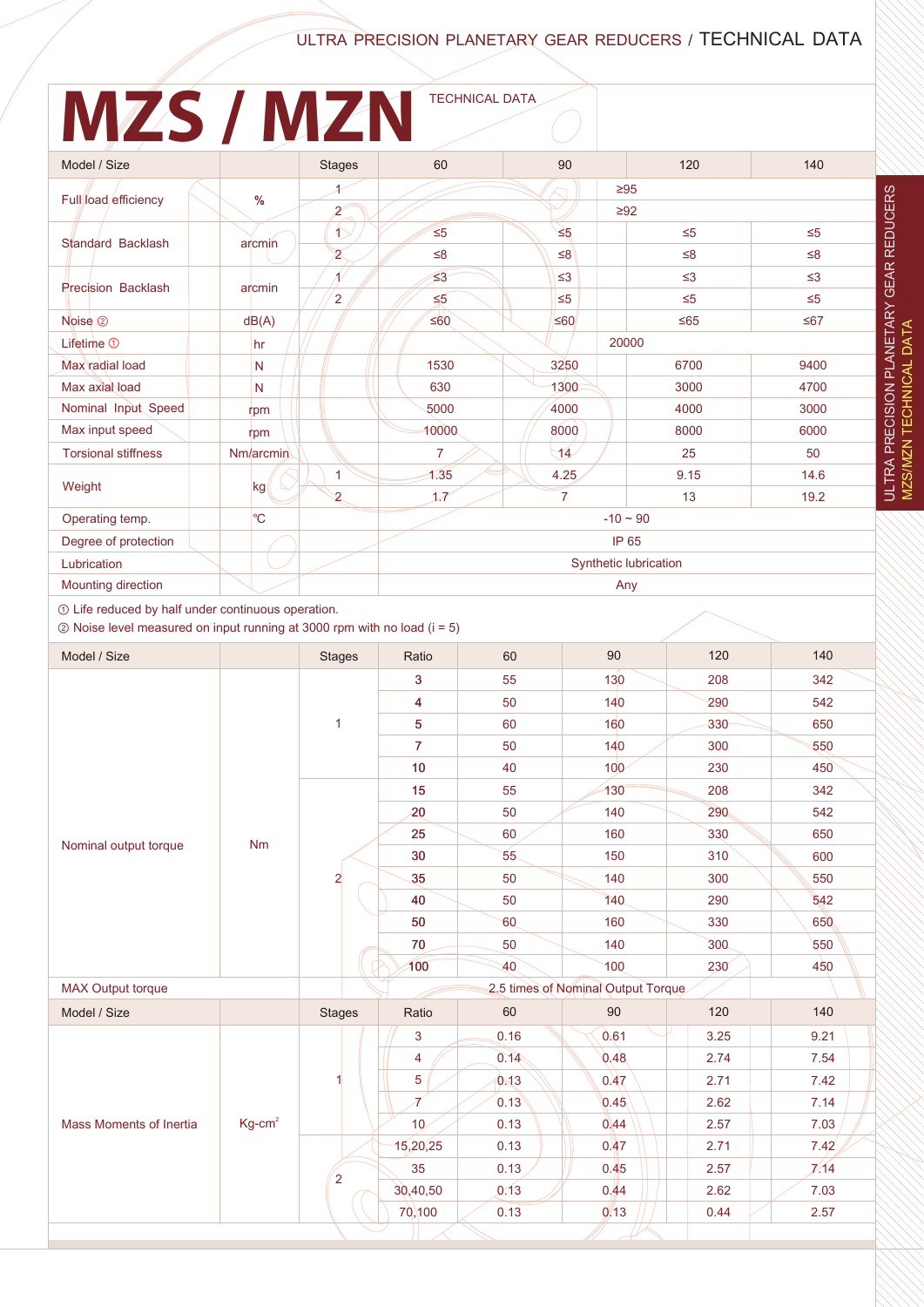#### ULTRA PRECISION PLANETARY GEAR REDUCERS / PROFILE DIMENSIONS



 $L9$ 

L10

G2  $\qquad \qquad \qquad \qquad$   $\qquad \qquad$   $\qquad \qquad$   $\qquad \qquad$   $\qquad \qquad$   $\qquad \qquad$   $\qquad \qquad$   $\qquad \qquad$   $\qquad \qquad$   $\qquad \qquad$   $\qquad$   $\qquad \qquad$   $\qquad$   $\qquad$   $\qquad$   $\qquad$   $\qquad$   $\qquad$   $\qquad$   $\qquad$   $\qquad$   $\qquad$   $\qquad$   $\qquad$   $\qquad$   $\qquad$   $\qquad$   $\qquad$   $\qquad$   $\qquad$ 

 $\overline{B}$ H1

 $\hat{\circ}$ 

 $\frac{G3}{4}$ 

 $\circledcirc$ 

 $\oslash$ 

Top

G1